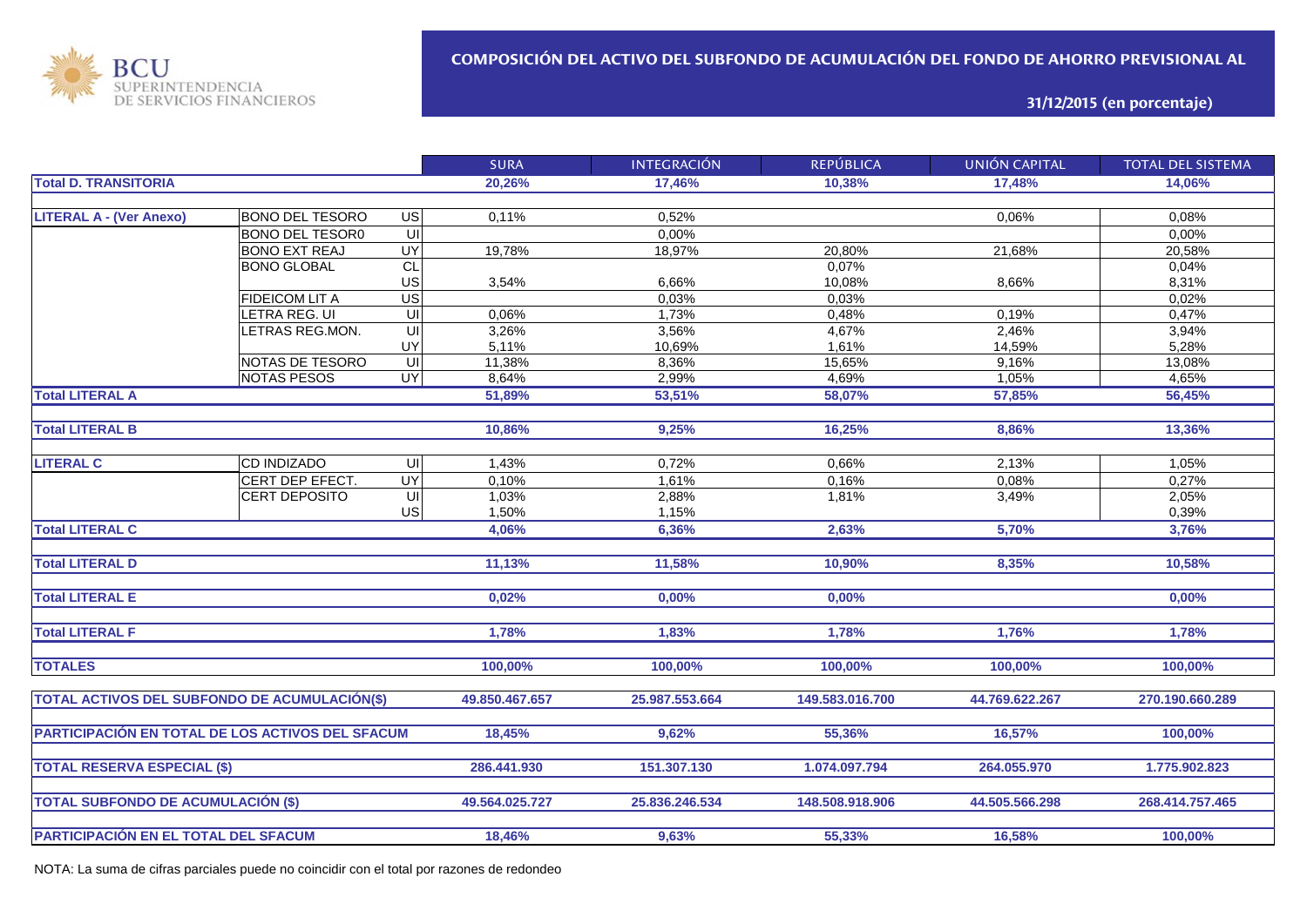# **A N E X O**

#### **MAYOR O IGUAL AL 2% DEL SUBFONDO DE ACUMULACIÓN** *31/12/15* **DETALLE DE LOS INSTRUMENTOS QUE COMPONEN EL LITERAL A CON PARTICIPACIÓN**

| COMPOSICIÓN                                         | LITERAL 'A'                 |    |        |                                   |
|-----------------------------------------------------|-----------------------------|----|--------|-----------------------------------|
| <b>TIPO DE INSTRUMENTO</b>                          | <b>INSTRUMENTO</b>          |    |        | MONEDA % S/ACT FAP TOT. SISTEMA % |
| <b>BONOS DEL TESORO (BT - BL)</b>                   | <b>INSTRUMENTOS VARIOS</b>  | UI | 0,00%  |                                   |
|                                                     | <b>INSTRUMENTOS VARIOS</b>  | US | 0,08%  |                                   |
|                                                     | <b>SUB TOTAL</b>            |    |        | 0,08%                             |
| <b>BONOS EXTERNOS REAJUSTABLES (BEUY)</b>           | BEUY 00060 R270405EUYF      | UY | 3,67%  |                                   |
|                                                     | BEUY 00060 R281215EUYF      | UY | 2,97%  |                                   |
|                                                     | BEUY 00060 R300710EUYF      | UY | 7,59%  |                                   |
|                                                     | BEUY 00060 R370626EUYF      | UY | 4,58%  |                                   |
|                                                     | <b>INSTRUMENTOS VARIOS</b>  | UY | 1,77%  |                                   |
|                                                     | <b>SUB TOTAL</b>            |    |        | 20,58%                            |
| <b>BONOS GLOBALES (BE)</b>                          | <b>INSTRUMENTOS VARIOS</b>  | CL | 0.04%  |                                   |
|                                                     | BE 00060 F271027EUSF        | US | 4.82%  |                                   |
|                                                     | <b>INSTRUMENTOS VARIOS</b>  | US | 3,49%  |                                   |
|                                                     | <b>SUB TOTAL</b>            |    |        | 8,35%                             |
| <b>FIDEICOMISOS FINANCIEROS (FA)</b>                | <b>INSTRUMENTOS VARIOS</b>  | US | 0,02%  |                                   |
|                                                     | <b>SUB TOTAL</b>            |    |        | 0,02%                             |
| LETRAS DE REGULACIÓN MONETARIA CUPÓN 0 (LRM Y LRUI) | <b>INSTRUMENTOS VARIOS</b>  | UI | 0.47%  |                                   |
|                                                     | <b>INSTRUMENTOS VARIOS</b>  | UY | 5,28%  |                                   |
|                                                     | <b>SUB TOTAL</b>            |    |        | 5,75%                             |
| LETRAS DE REGULACIÓN MONETARIA (LBUI)               | <b>INSTRUMENTOS VARIOS</b>  | U  | 3,94%  |                                   |
|                                                     | <b>SUB TOTAL</b>            |    |        | 3,94%                             |
| <b>NOTAS DEL TESORO (NAUI)</b>                      | NAUI 0006000016EUIF20190127 | UI | 4,73%  |                                   |
|                                                     | <b>INSTRUMENTOS VARIOS</b>  | UI | 8,36%  |                                   |
|                                                     | <b>SUB TOTAL</b>            |    |        | 13,08%                            |
| <b>NOTAS PESOS</b>                                  | NA 0006000008EUYF20200729   | UY | 3.22%  |                                   |
|                                                     | <b>INSTRUMENTOS VARIOS</b>  | UY | 1,43%  |                                   |
|                                                     | <b>SUB TOTAL</b>            |    |        | 4,65%                             |
| TOTAL INSTRUMENTOS LITERAL 'A'                      |                             |    | 56.45% | 56,45%                            |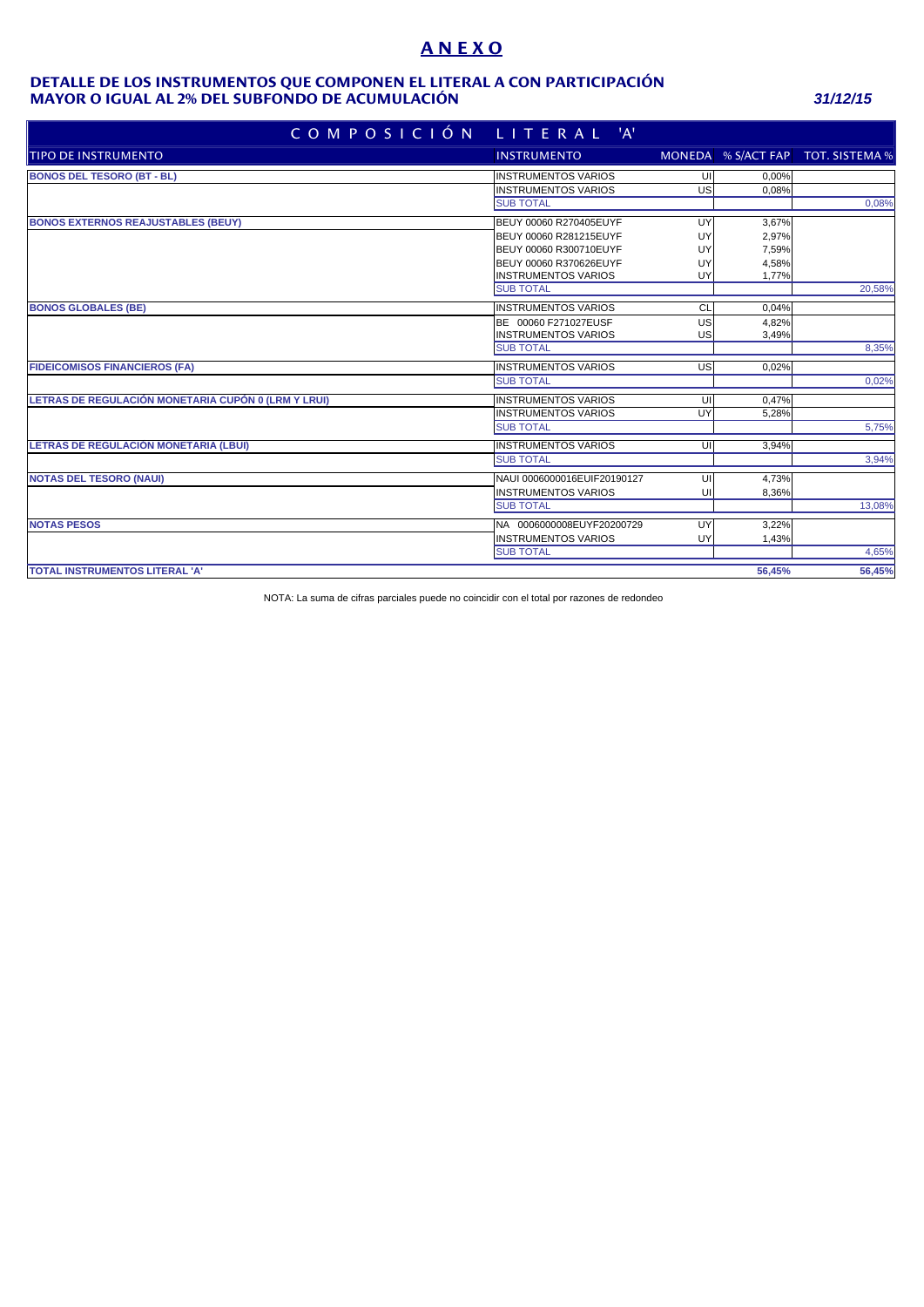

## **COMPOSICIÓN DEL ACTIVO DEL SUBFONDO DE RETIRO DEL FONDO DE AHORRO PREVISIONAL AL**

**31/12/2015 (en porcentaje)**

|                                                 |                        |                 | <b>SURA</b>   | <b>INTEGRACIÓN</b> | <b>REPÚBLICA</b> | UNIÓN CAPITAL | <b>TOTAL DEL SISTEMA</b> |
|-------------------------------------------------|------------------------|-----------------|---------------|--------------------|------------------|---------------|--------------------------|
| <b>Total D. TRANSITORIA</b>                     |                        |                 | 14,86%        | 7,77%              | 11,44%           | 10,28%        | 11,55%                   |
|                                                 |                        |                 |               |                    |                  |               |                          |
| <b>LITERAL G - (Ver Anexo)</b>                  | BONO DEL TESORO        | US              |               | 0.59%              |                  |               | 0,04%                    |
|                                                 | <b>BONO DEL TESOR0</b> | UI              | 0,62%         |                    | 0.51%            | 1,15%         | 0.59%                    |
|                                                 | <b>BONO EXT REAJ</b>   | $\overline{UY}$ | 6,29%         | 4,60%              | 2,21%            | 3,05%         | 3,12%                    |
|                                                 | <b>BONO GLOBAL</b>     | US              |               | 0.08%              |                  |               | 0,01%                    |
|                                                 | LETRA REG. UI          | UI              |               | 6.16%              | 12,07%           | 17,99%        | 10,75%                   |
|                                                 | LETRAS REG.MON.        | UI              | 5,28%         | 13,49%             | 17,50%           | 9,51%         | 14,13%                   |
|                                                 |                        | UY              | 38,27%        | 40,32%             | 26,85%           | 42,01%        | 31,80%                   |
|                                                 | NOTAS DE TESORO        | UI              | 13,36%        | 5,98%              | 11,52%           | 4,02%         | 10,29%                   |
|                                                 | <b>NOTAS PESOS</b>     | UY              | 3,31%         | 4,15%              | 6,59%            | 1,13%         | 5,09%                    |
| <b>Total LITERAL G</b>                          |                        |                 | 67,12%        | 75,37%             | 77,25%           | 78,86%        | 75,82%                   |
|                                                 |                        |                 |               |                    |                  |               |                          |
| <b>LITERAL H</b>                                | CERT DEP EFECT.        | UY              | 0,82%         | 0,48%              | 0,30%            | 0,99%         | 0,50%                    |
|                                                 | <b>CERT DEPOSITO</b>   | UI              | 7,15%         | 3,68%              | 1,20%            | 2,34%         | 2,45%                    |
|                                                 |                        | <b>US</b>       |               | 4,80%              |                  |               | 0,31%                    |
| <b>Total LITERAL H</b>                          |                        |                 | 7.96%         | 8,96%              | 1,51%            | 3,32%         | 3,26%                    |
| <b>Total LITERAL I</b>                          |                        |                 | 7,14%         | 5,24%              | 6,84%            | 4,61%         | 6,44%                    |
| <b>Total LITERAL K</b>                          |                        |                 | 2.91%         | 2,66%              | 2,96%            | 2,93%         | 2,93%                    |
|                                                 |                        |                 |               |                    |                  |               |                          |
| <b>TOTALES</b>                                  |                        |                 | 100,00%       | 100,00%            | 100,00%          | 100,00%       | 100,00%                  |
| <b>TOTAL ACTIVOS DEL SUBFONDO DE RETIRO(\$)</b> |                        |                 | 7.466.864.662 | 3.111.964.548      | 30.554.808.593   | 7.492.981.345 | 48.626.619.147           |
| PARTICIPACIÓN EN TOTAL DE LOS ACTIVOS DEL SFRET |                        |                 | 15,35%        | 6,40%              | 62,84%           | 15,41%        | 100,00%                  |